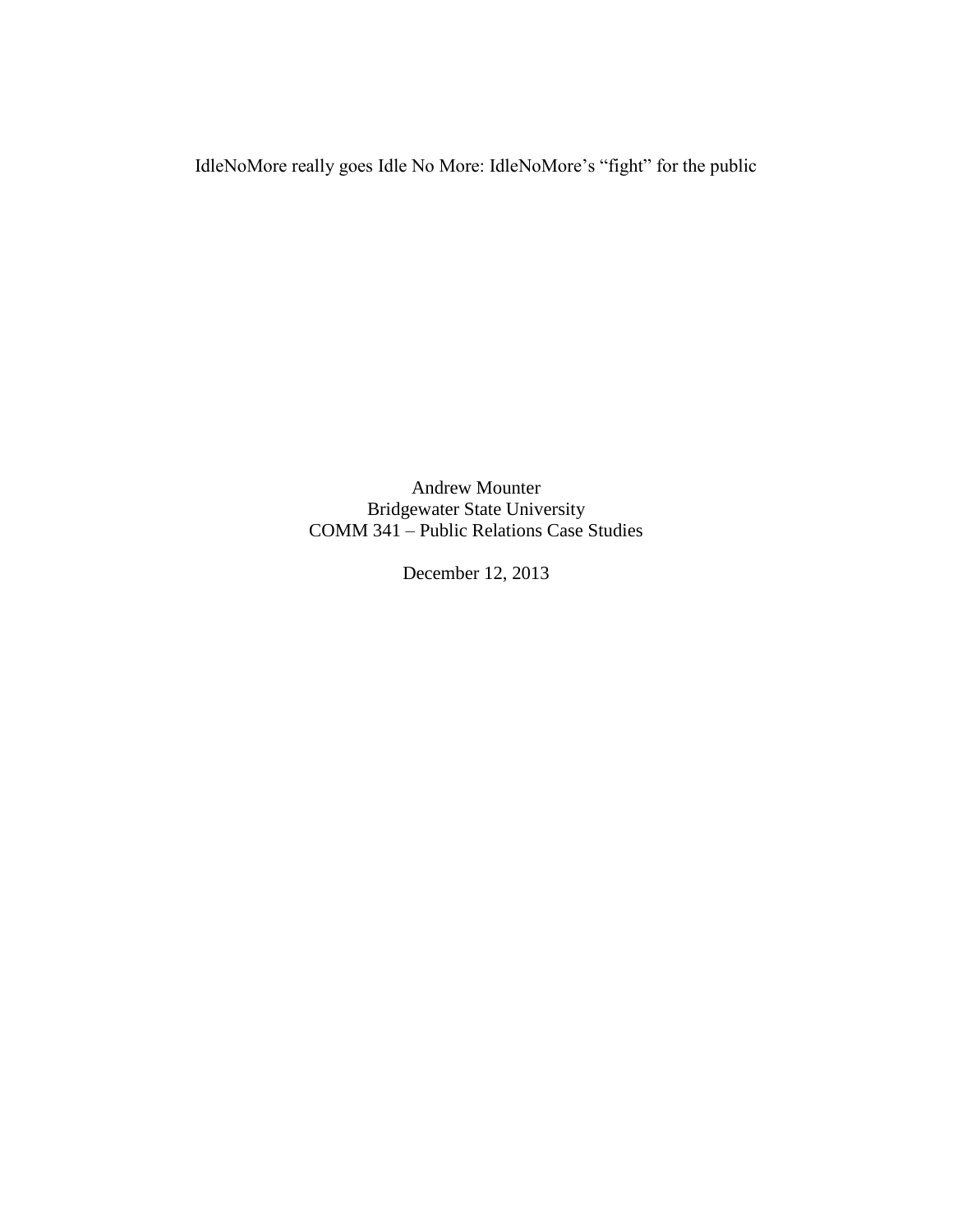## Background

The IdleNoMore project is an activist program is to make the public aware of environmental cases such as fracking in Western Canada. If you do not know what fracking is, a term that is not commonly know, is the "process of drilling and injecting fluid into the ground at a high pressure in order to fracture shale rocks to release natural gas inside (dangersoffracking.com)." It is controversial because it is believe, especially by the people who are in IdleNoMore, that because chemicals are being use to frack the earth, that the chemicals are getting into underground water sources and effecting people's drinking water and causing disease such as cancer.

IdleNoMore also believe that "all people to join in a peaceful revolution, to honor Indigenous sovereignty, and to protect the land and water." That was taken from their mission statement on their website. They believe that these flacking companies are trying to build on land that is reserve for Native Canadians, the first people to settle in Canada before the Europeans took over the land, by boats over 400 years ago. They have had peaceful protest in Canada over flacking sites that are near Native Canadians which also spread the word of their cause, because it shows people that you can protest something you believe in, and not to go to jail for it.

One of the things that the web site uses is stories from the press for example one they use from the Canadian Broadcasting Company web site, about a women in Rosebud, Alberta who can light the water out her faucets on fire, because she stats that her home is near a fracking site (Tremonti). The site also events that the group covers like protests of fracking sites to get people attention of the public and the press. The theory that could be used is the agenda-setting theory that was created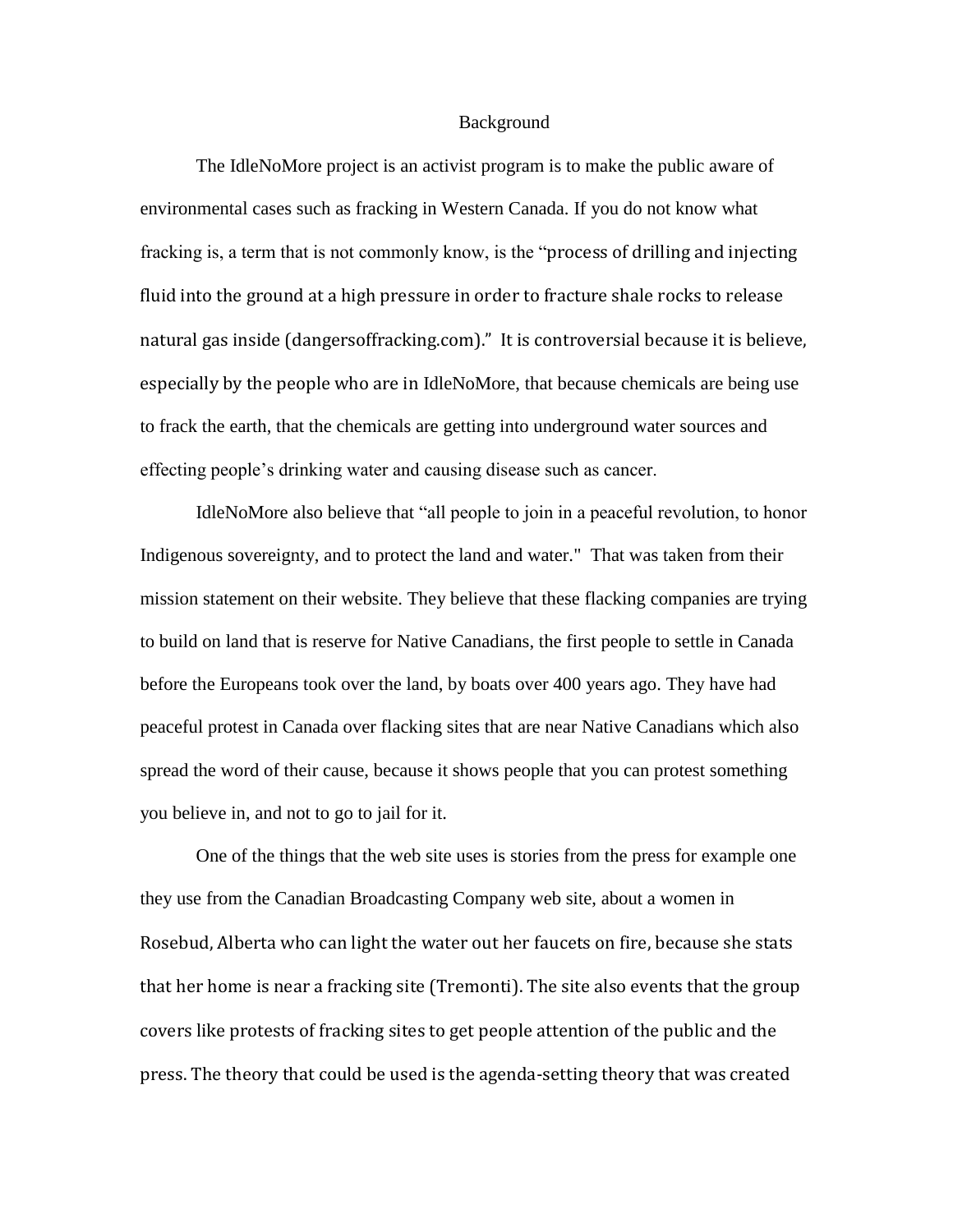by Maxwell McCombs and Donald Shaw, stating that the press sets the "agenda" of what the public talking about (McCombs and Shaw).

## Recent Troubles

Recently, IdleNoMore had a protest a October 17/18 It was the first protest in Canada that was about protesting flacking that was being done by SWN Resources Canada, in an area of the Provinces of New Brunswick where the Native Canadian tribe of Elsipogtog First Nation inhabits. Because the oil company the flacking was taking place, is the reason why IdleNoMore protested. The protesting escalated to where the Canadian Mounties were called in to control the situation but the protesters then turned on the cops, burning at least 5 of the forces cars. The Mounties at least arrested 40 people who were involved.

## **Conclusion**

The "set" the agenda, you need the get the attention of the press because if the press picks it up then they will do stories about the issue that needs to get talked about among the public. What IdleNoMore is trying to do is the get the attention of the public by using the press, and when they get the press to cover protests and people like the Native Canadians affected by fracking in a negative way. They are they are doing a good job if they get the attention of media outlets like CBC, the major TV network throughout Canada.

But when they have protests that are supposed to be peaceful then turn violent enough that police officers are attacked and have to make arrest while cars near the protest are set on fire, then they probably lose most people's support. Their idea's are suppose to be peaceful like what their mission statements says on their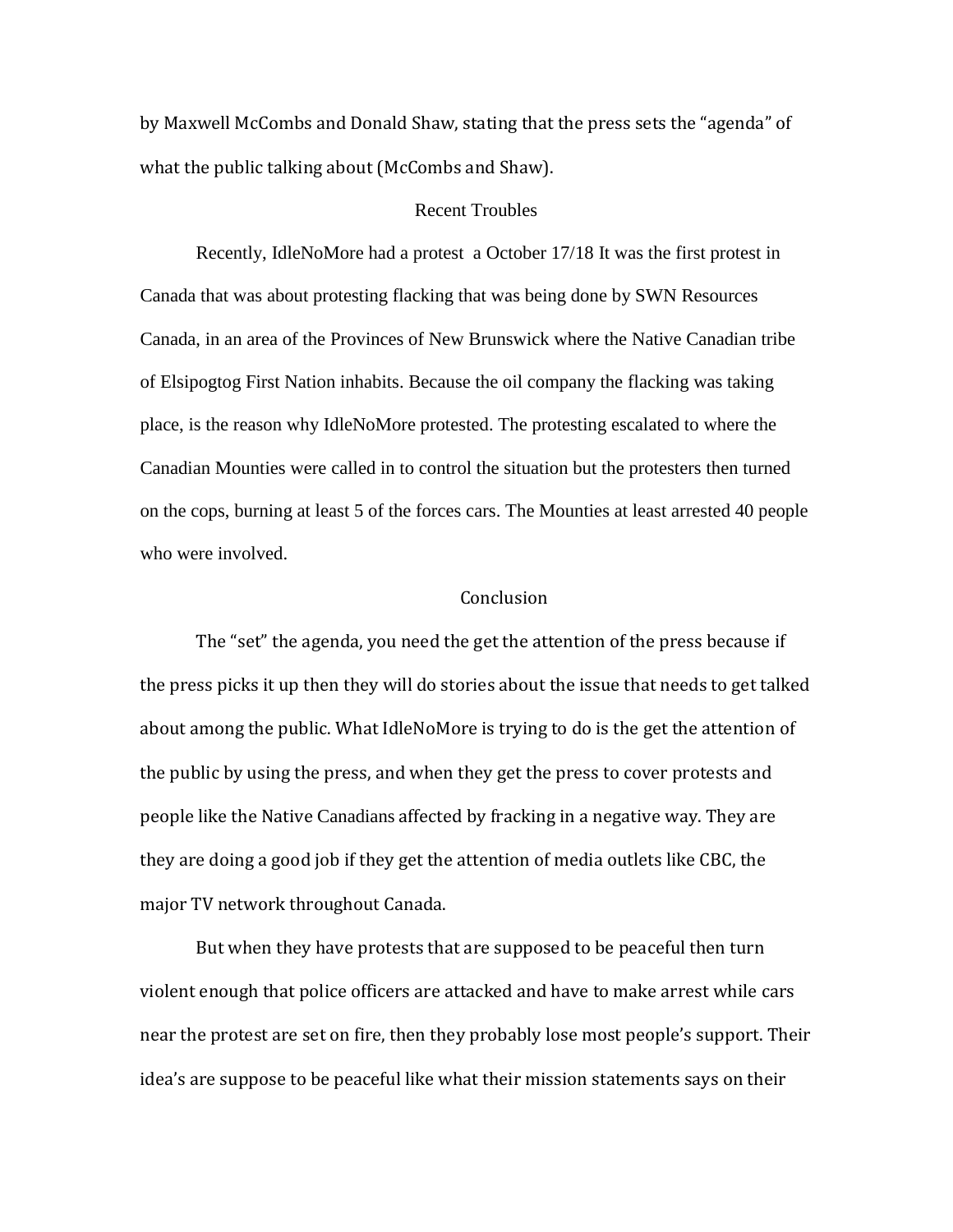web site. If they go away from that, the public will treat them like they a terrorist group. They need to keep drawing the attention in a positive way, like drawing attention to people to the problems of the Native Canadians. People will want to keep helping their cause if they help the Native Canadians because they have been so helpless for a really long time now. If they keep not having peaceful protests, then the fracking companies will get the sympathy of the public and will be able to what they want, because they have the public on their side.